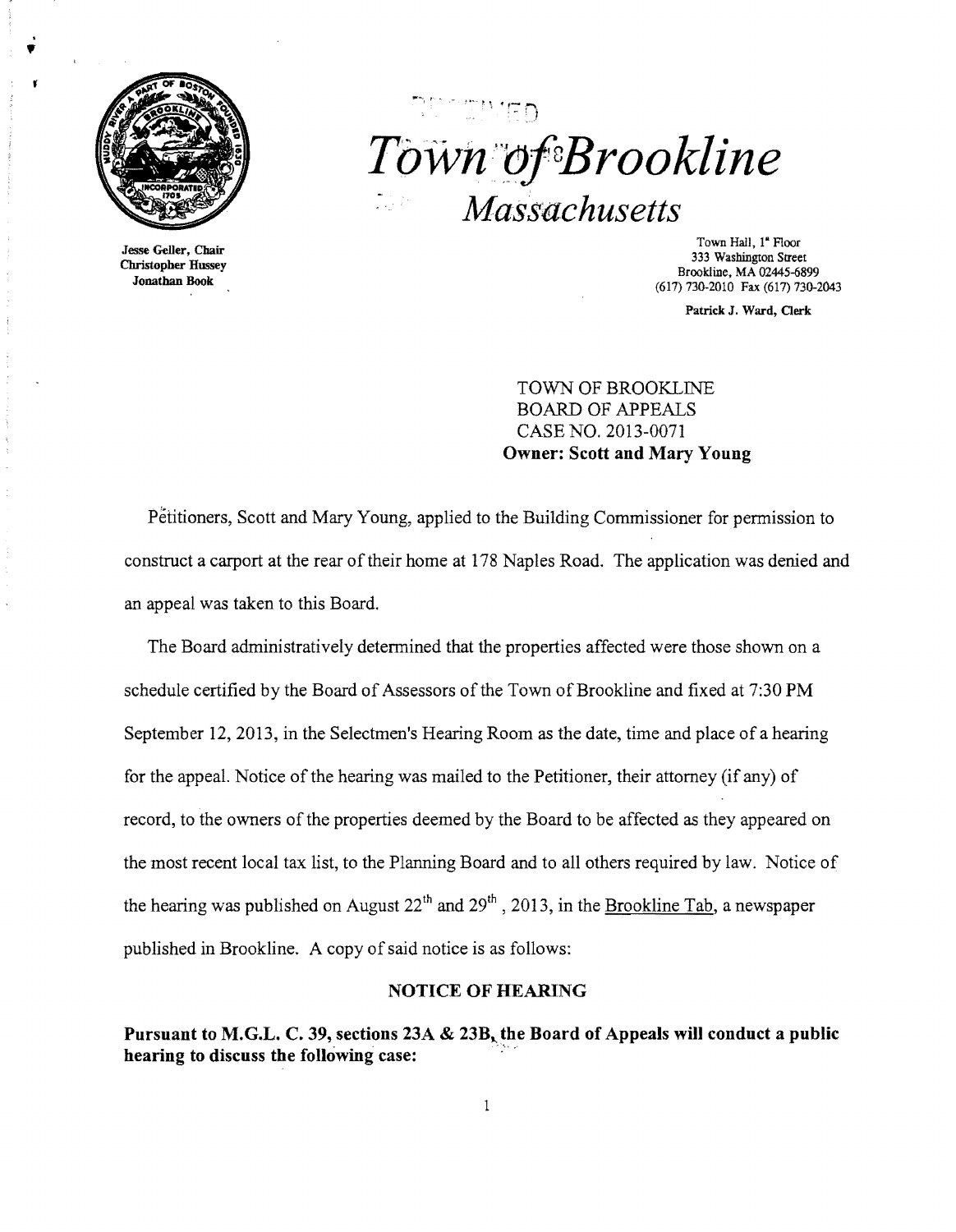Petitioner: **Scott Young**  Owner: **Scott and Mary Young**  Location of Premises: **178 NAPLES RD**  Date of Hearing: **September 12, 2013** Time of Hearing: 07:30 PM Place of Hearing: **Selectmen's hearing room, 6<sup>th.</sup> floor** 

A public hearing will be held for a variance and/or special permit, from:

### **1. 5.43; Exceptions to Yard and Setback Regulations**

**2. 5.72; Accessory Buildings or Structures in the Rear Yard (closer than 6 feet to side yard) (closer than 6 feet to rear yard) (closer than 6 Feet to the principal building) (more than 25 percent of the required rear yard)** 

**3. 8.02.2; Extension and Alteration** 

Ofthe Zoning By-Law to **construct a carport at the rear At 178 NAPLES RD** 

Said premise located in an **T-5 (Two-Family and Attached Single-Family)** residence district.

*Hearings, once opened, may be continued by the Chair to a date and time certain. No further notice will be mailed to abutters or advertised in the TAB. Questions regarding whether a hearing has been continued, or the date and time ofany hearing may be directed to the Zoning Administrator at* 617-734-2134 *or check meeting calendar at:http://calendars.town.brookline.ma.us/MasterTownCalandarl?FormID=158.* 

*The Town of Brookline does not discriminate on the basis of disability in admission to, access to, or operations ofits programs, services or activities. -Individuals who need auxiliary aids for*  effective communication in programs and services of the Town of Brookline are invited to make *their needs known to Robert Sneirson, Town ofBrookline,* 11 *Pierce Street, Brookline,MA -02445. -Telephone* (617) *730-2328; TDD* (617) *730-2327; or e-mail atrsneirson@brooklinema.gov* 

## **Jesse Geller Jonathan Book Christopher Hussey**

2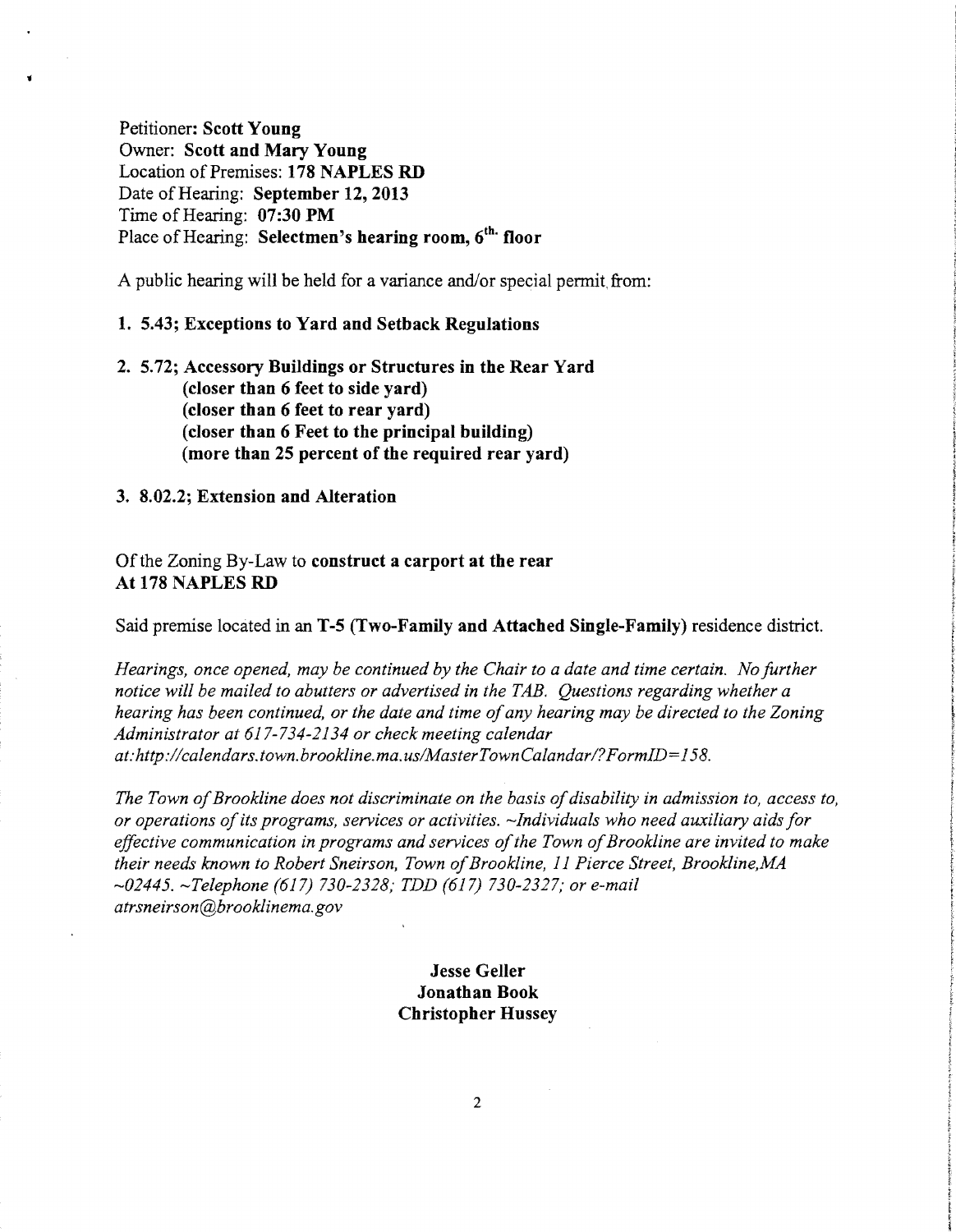At the time and place specified in the notice, this Board held a public hearing. Present at the hearing was Chairman, Jesse Geller and Board Members Jonathan Book Christopher Hussey. Attorney Diane Gordon, having a business address at 10 Winthrop Square, Boston, Massachusetts presented the case for the petitioners.

Attorney Gordon said 178 Naples Road is an attached two-family dwelling in a series of five town houses constructed in the Flemish style in 1894. The brick building is two and a half stories tall with gable slate roofs and a continuous front porch. The site is very close to Commonwealth Avenue, and surrounding properties are primarily residential in nature. She said her clien, Scott Young, is proposing to construct a carport to the rear of the two-family dwelling. There is an existing driveway that is accessed by a private alley to the rear of the dwelling. The carport will allow the applicant to be shielded from natural elements upon entry to the driveway.

The Chairman then asked if anyone in attendance wished to speak in support of or in opposition to the petitioner's proposal. No one asked to be heard.

Lara Curtis Hayes, Planner, delivered the findings of the Planning Board.

**Section 5.43** - Exceptions to Yard and Setback Regulations

**Section 5.72** - Accessory Buildings or Structures in the Rear Yard

(Closer than 6 feet to side yard)

(Closer than 6 feet to rear yard)

(Closer than 6 feet to the principal building)

(More than 25 percent of the required rear yard)

| <b>Dimensional Requirements</b> | Required | <b>Existing</b> | Proposed      | <b>Relief</b> |
|---------------------------------|----------|-----------------|---------------|---------------|
| <b>Rear Yard Setback</b>        |          | N/A             | 1.4'          | Special       |
| <b>Side Yard Setback</b>        |          | N/A             | $0.2^{\circ}$ | Special       |

3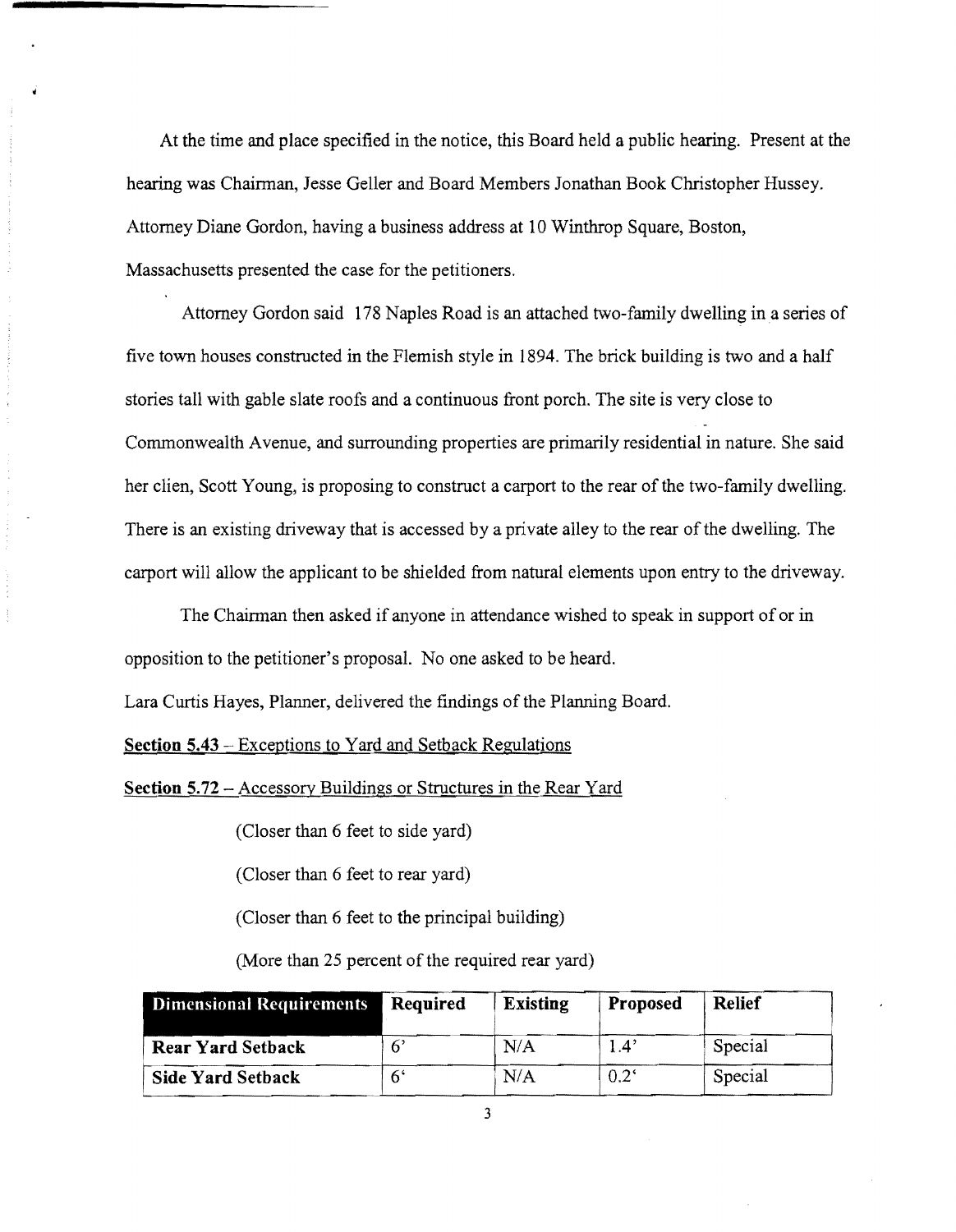### **Section 8.02.2** - Alteration or Extension

A special permit is required to alter a pre-existing non-conforming structure or use.

Ms. Hayes said the Planning Board is supportive of this proposal. The carport will provide the applicant with shelter from natural elements to and from their cars. The two parking spaces are pre-existing, and are accessed by the alley to the rear of the property. The Planning Board recommends that the applicant install additional landscaping as a counterbalancing amenity required for a special permit.

Therefore, the Planning Board recommends approval of the plans by DIRSA Construction **Fine Home Builders, dated** 4112/13, **and the site plan by Land Mapping, Inc., dated** 6/3/13, **subject to the following conditions:** 

- 1. Prior to the issuance of a building permit, the applicant shall submit final plans subject to the review and approval of the Assistant Director of Regulatory Planning.
- 2. Prior to the issuance of a building permit, the applicant shall submit a final site plan and landscaping plan indicating the required counterbalancing amenity in the form of additional landscaping.
- 3. Prior to the issuance of a building permit, the applicant shall submit to the Building Commissioner for review and approval for conformance to the Board of Appeals decision: I) a final site plan stamped and signed by a registered engineer or land surveyor; and 2) evidence that the Board of Appeals decision has been recorded at the Registry of Deeds.

4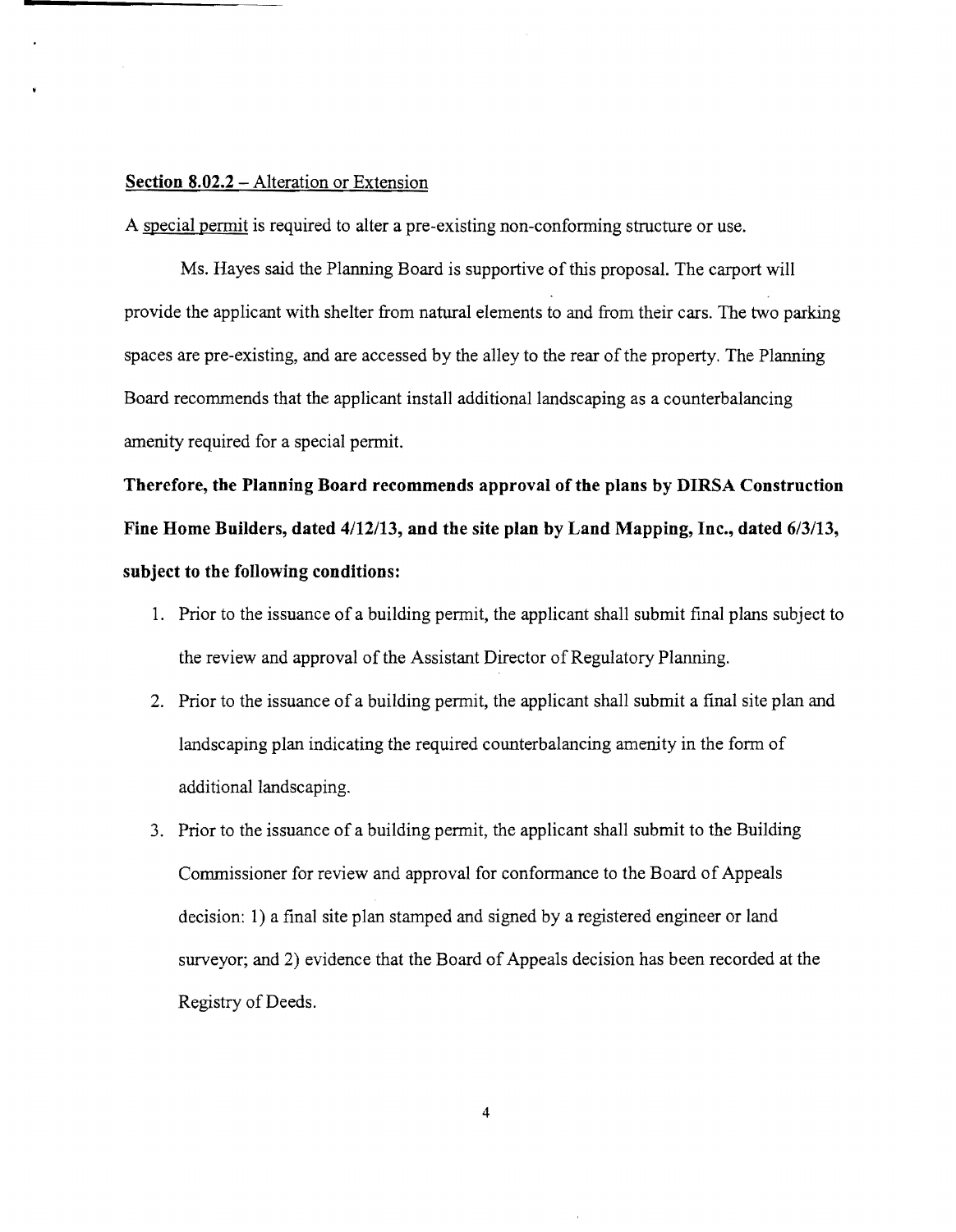The Chairman then called upon Michael Yanovitch, Chief Building Inspector, to deliver the comments of the Building Department. Mr. Yanovitch said the Building Department has no objection. He said all the relief can be granted through one section of the Zoning By-Law.

The Board, having deliberated on this matter and having considered the foregoing testimony, concludes that it is desirable to grant the Special Permit relief requested and that the petitioner has satisfied the requirements necessary for relief under Sections 5.43, 8.02.2, and 9.05 of the Zoning By-Law and made the following specific findings pursuant to Section 9.05 of the Zoning By-Law:

- a. The specific site is an appropriate location for such a use, structure, or condition.
- b. The use as developed will not adversely affect the neighborhood.
- c. There will be no nuisance or serious hazard to vehicles or pedestrians.
- d. Adequate and appropriate facilities will be provided for the proper operation of the proposed use.

Accordingly, the Board voted unanimously to grant the requested relief subject to the following conditions:

- 1. Prior to the issuance of a building permit, the applicant shall submit final plans subject to the review and approval of the Assistant Director of Regulatory Planning.
- 2. Prior to the issuance of a building permit, the applicant shall submit a final site plan and landscaping plan indicating the required counterbalancing amenity in the form of additional landscaping.
- 3. Prior to the issuance of a building permit, the applicant shall submit to the Building Commissioner for review and approval for conformance to the Board of Appeals decision: 1) a final site plan stamped and signed by a registered engineer or land